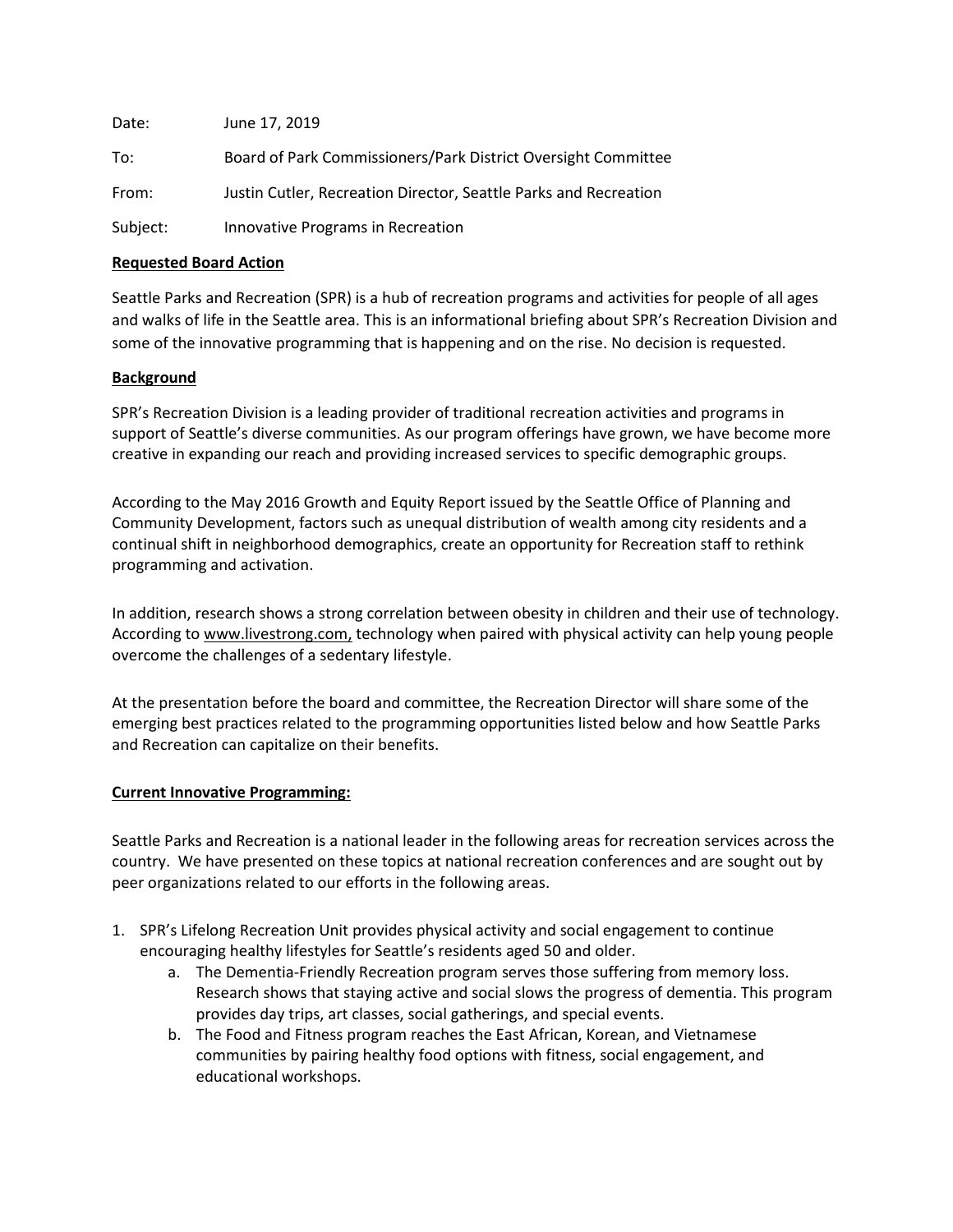- c. Rainbow Recreation is a partnership between SPR's Lifelong Recreation and Generations Aging with Pride to provide recreational opportunities for LGBTQ adults 50 years old and older.
- 2. SPR's Parks Activation program offers activities, programs, and special events in local parks, providing communities with places to share interests and work collaboratively which increases park usage and enriches the life of the neighborhood.
- 3. SPR's Get Moving program uses Community Engagement Ambassadors (CEAs) to connect underserved communities to City services and programs. CEAs do this by using the "power of touch" method, an inclusive engagement and outreach strategy that effectively reaches marginalized communities to increase awareness and participation in city resources, opportunities, and programs. CEAs provide translation, interpretation, outreach, and technical assistance. And, they promote City programs, classes, events, and activities.
- 4. The Citywide Teen and Young Adult Unit has provided Late Night Teen programming for over 30 years. This is a safe and supportive environment for teens and young adults to engage in activities between the hours of 7 p.m. and midnight every Friday and Saturday at SPR facilities citywide. Program offerings include:
	- a. Lifeguard Training for youth 13-19 year olds at Rainier Beach Pool as an early career opportunity for young people and creating a pathway to employment with SPR's Aquatics Unit.
	- b. The Late Night program located at Southwest, Garfield and Meadowbrook Teen Life Centers, and Bitter lake, High Point, Rainier, Rainier Beach, South Park, and Van Asselt community centers, provides the opportunity for school-age teens to engage in programs and activities; youth receive free meals through funding provided by the Child and Adult Care Food Program.
	- c. The Great Night program located at Jefferson Community Center was created as a spin-off from Late Night and is intended for young adults ages 19+. Great Night provides a combination of sports and fitness as well as educational opportunities for young adults to learn both soft and technical skills toward local trades.

# **Programming Opportunities:**

SPR's Recreation Division strives to be at the forefront of innovative programming by researching local and national trends, exploring new ways to reach to community members who are not active, and implementing best practices gleaned from other parks and recreation departments throughout the country. We completed an analysis of best practices related to future programming and compared it to our existing offerings. Some of the areas of improvement are listed below. Several of these concepts are in support of proactively addressing some of the new challenges we face in Seattle. Additional details will be provided as part of the presentation at the joint Park Board/Park District Oversight Committee meeting.

- A. Use of technology
	- a. Lu Interactive Playground projection system merging physical fitness with technology. (i.e. Xbox Connect Technology)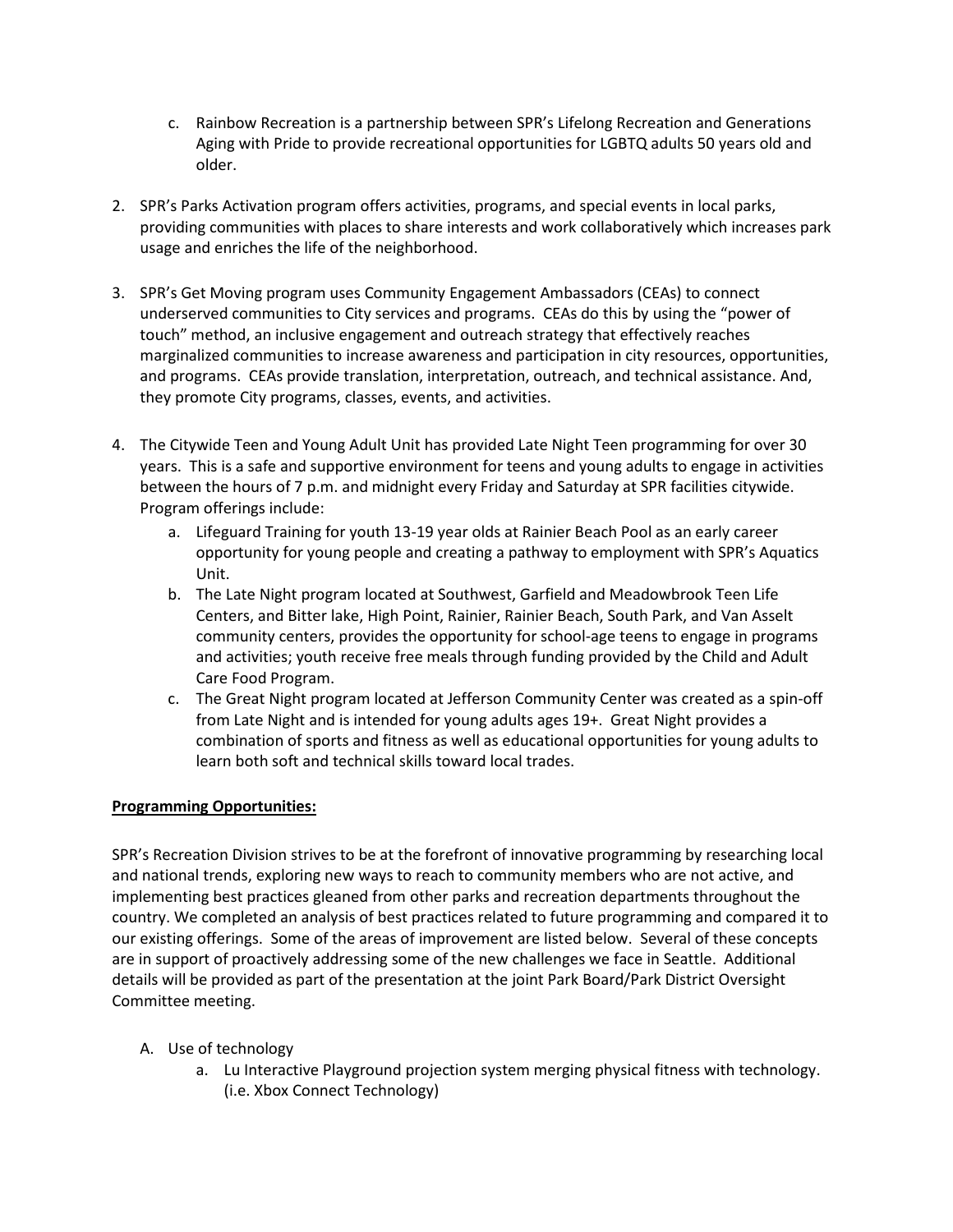- b. On-demand fitness classes expand capacity for one instructor to provide services at multiple facilities and allows patrons to participate in fitness at a time convenient for them. (e.g., Peloton, Fitness Blender)
- c. 3D Virtual Reality Tours allowing customers to see space at facilities and parks before visiting. (e.g., real estate tours of residential properties)
- d. Esports Leagues and video game competitions. This has grown to the point of becoming larger than the NHL in prize money, team investment, and market value.
- B. Facility-dedicated staffing and centralized programming
- C. Customer Service Centers for customers and staff
- D. Measurements systems for customer service experience

If there are challenges or trends that you have observed in our community. there will be time at the meeting for you to share your observations and perspectives on the future of recreation programming.

## **Adaptations for the Future:**

As resources become more finite in Seattle, we are challenged to consider our investment and impact related to the use of scarce public resources. Within the Recreation Division we are assessing the results and outcome of our work related to community center hours, program planning, grants distributed, and staffing resources. It is important that we review our work and our outputs on a regular basis to ensure that we are achieving our intended outcomes in alignment with Mayoral, Council, Parks and Recreation Board, partner and neighborhood priorities. As part of this process, the Recreation Division will be using a Leisure and Life Stage framework to consider each life stage and the specific recreation needs along the age continuum. These outcomes will be informed by specific cultural needs and values expressed on a neighborhood and community level.

Future programming will consider the tenets of Race a Social Justice, Human-Centered Design, and Continuous Improvement. Our programming will also work to become nimble, and responsive to community needs, in contrast to being encumbered by program guides and six-month planning cycles. We will work to leverage technology to our advantage through online registration, customer engagement, and multimedia interactions.

Some examples of future outcome-based programming statements may include:

- Preschoolers and their caregivers will have a safe place to play indoors during inclement weather, extreme heat events, and during times of reduced air quality.
- Preschoolers will have access to licensed childcare opportunities.
- School-aged children will have a safe place to access a quality after-school snack.
- School-aged children will have the opportunity to participate in an after-school activity improving school performance and increasing the sense of community.
- Young adults will have a positive relationship with an adult in addition to their primary caregiver.
- Young adults will have the opportunity to learn core job readiness skills in order to build a sense of independence, autonomy, and self-control.